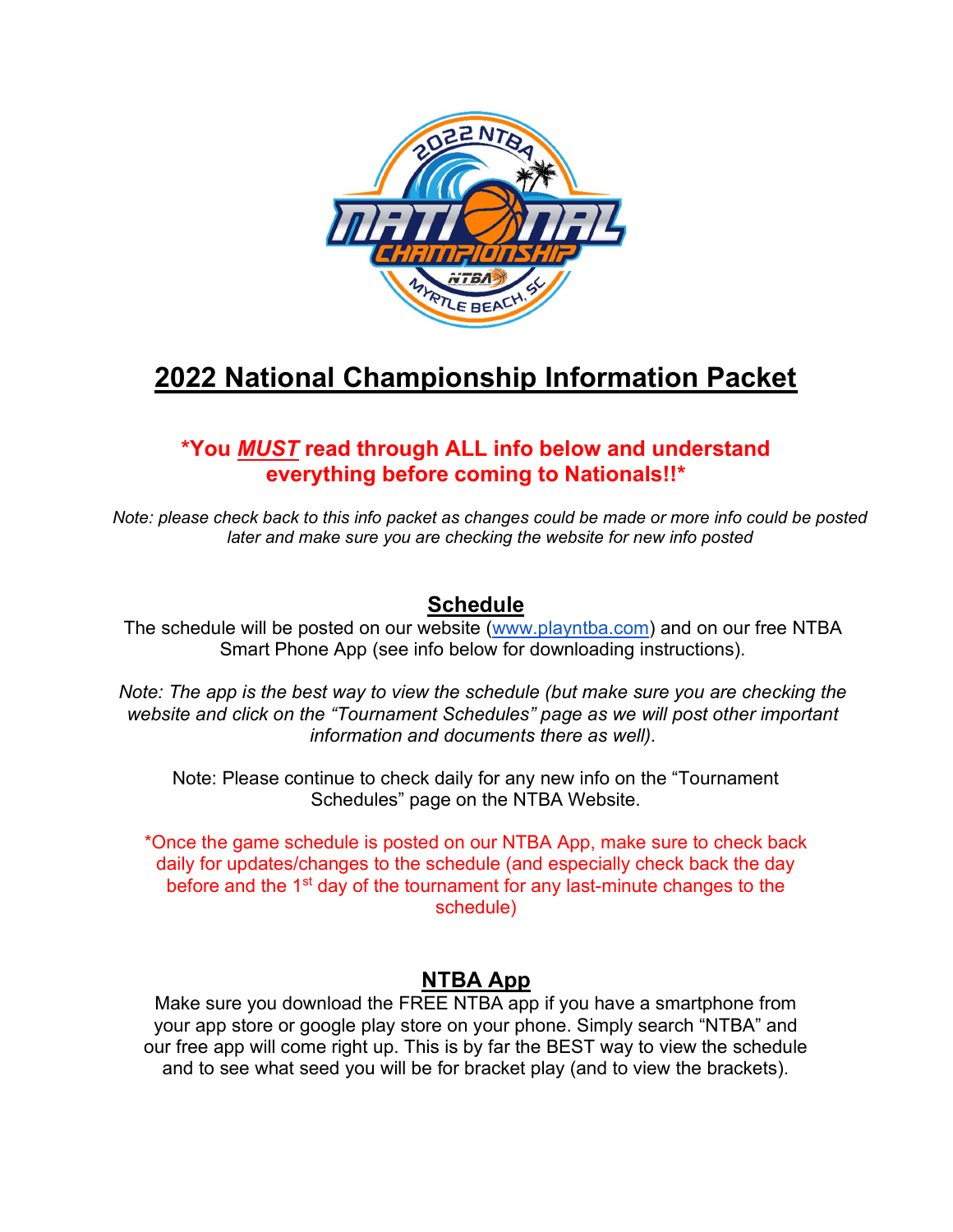\*Make sure you sign up for "notifications" through our NTBA app as we will be texting and emailing updates & important info throughout the tournament. Once you click on your team in the app, then click the "Follow" button and enter your info to get notifications from NTBA.

Please contact the NTBA office if you have any questions about this.

\*Make sure to check your score following each game and make sure the score was put in EXACTLY correct as this will affect seeding for bracket play.

#### Team / Coach Check-In

You can check in anytime during the scheduled check in times available that we have posted on our website. Every team MUST be checked in at least 2 hours before their first game so that NTBA can verify all players. Reminder: anyone that is getting a coaches pass/wristband MUST come to team check-in to pick their pass up personally. Other coaches not checking the team in can come at anytime to pick up their coaches pass in person at the Myrtle Beach Sports Center. Any coach showing up to a game without a coaches pass will be required to pay to get into the gym.

Reminder for teams choosing "Option #2" to get your players verified and bringing all paperwork with you to team check-in that you must turn in a Hard Copy of your roster (a blank one will be posted online to print and fill out). We also need "proof of age" and "proof of the grade the player was in this past school year" for ALL players. Each player must have a parent/guardian to sign the NTBA Waiver before they can play as well (waivers can be found on our website).

For proof of age, you can use a copy of a birth certificate or a state certified document (such as a DMV identification card, passport, Walker ID, or driver's license)

For proof of the grade the player was in school, you can use any school certified document from anytime this past school year which can be a copy of a report card, progress report, or online Power School portal print off.

All players MUST be on the Roster turned in to NTBA in order to be eligible to play. Note: If all players are verified through NSID and your team is verified with a green "check mark" through NSID then you do not have to bring any paperwork with you to team check-in.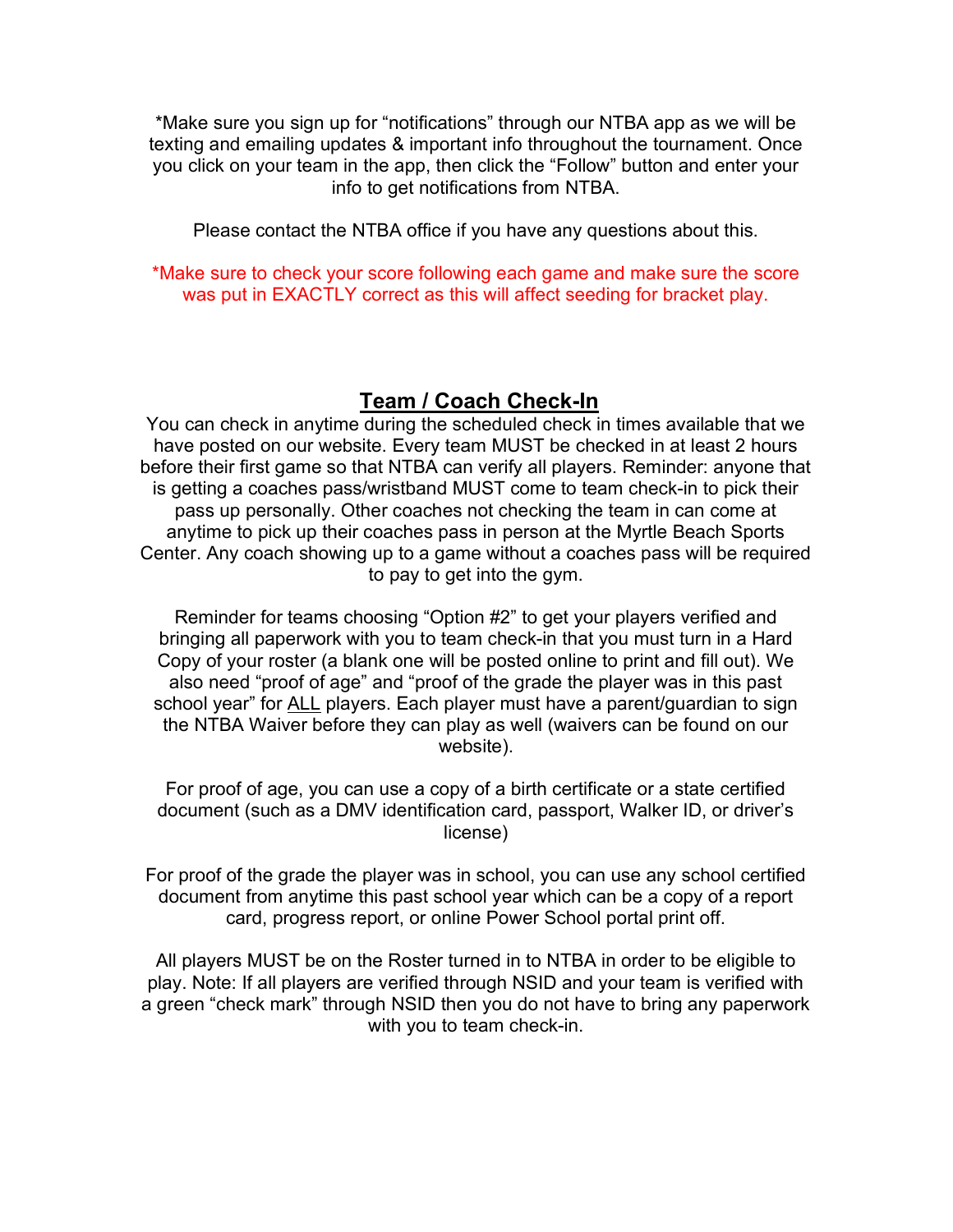### National Sports ID

NTBA highly recommends all teams get verified online before Nationals through National Sports ID (NSID) for proof of age and proof of current grade the players are in. You will need to show us the "Green Check Mark" that your entire team is verified for NTBA eligibility. Please make sure you add your team to the NTBA Nationals on the NSID website to get verified for our NTBA eligibility rules! If you have any problems connecting to the NTBA National Championship, please "chat" with NSID on their website (found in lower left corner of their website) and ask NSID to connect your team to the NTBA Nationals for you on their end.

If you get ALL players verified through NSID then you do not have to bring any paperwork with you to the Coach/Team Check-In.

For more info and to get your players verified through NSID: Visit: https://www.nationalsportsid.com/ntba-age-grade-verification/

We HIGHLY encourage all teams to get verified through NSID!

### Roster Rules

- Teams can have a maximum of only 15 players per roster/team
- All players must be on the team roster turned in to NTBA (or NSID) in order to play in the tournament
- As long as a player is ON the roster turned in to NTBA, that player can play at any point during the tournament
- Players can play on two different teams as long as it is within the SAME organization (same team name), it is two DIFFERENT age groups, and the player meets the eligibility requirements for both age groups.
- Post Grad/Prep School players are not eligible to play (a player must have been in school this past year to participate)

## Parking Fee for the Myrtle Beach Sports Center

The John T. Rhodes Myrtle Beach Sports Center is a city owned facility and the city of Myrtle Beach charges all vehicles entering the parking lot during events (note: NTBA has nothing to do with this). For regular vehicles there is a \$5 per vehicle fee per day fee (you can come and go as much as you like during that particular day once you pay). Big Vehicles such as 15 passenger vans, buses, etc. are charged more.

This fee is only charged at the Myrtle Beach Sports Center. All other gyms are free to park.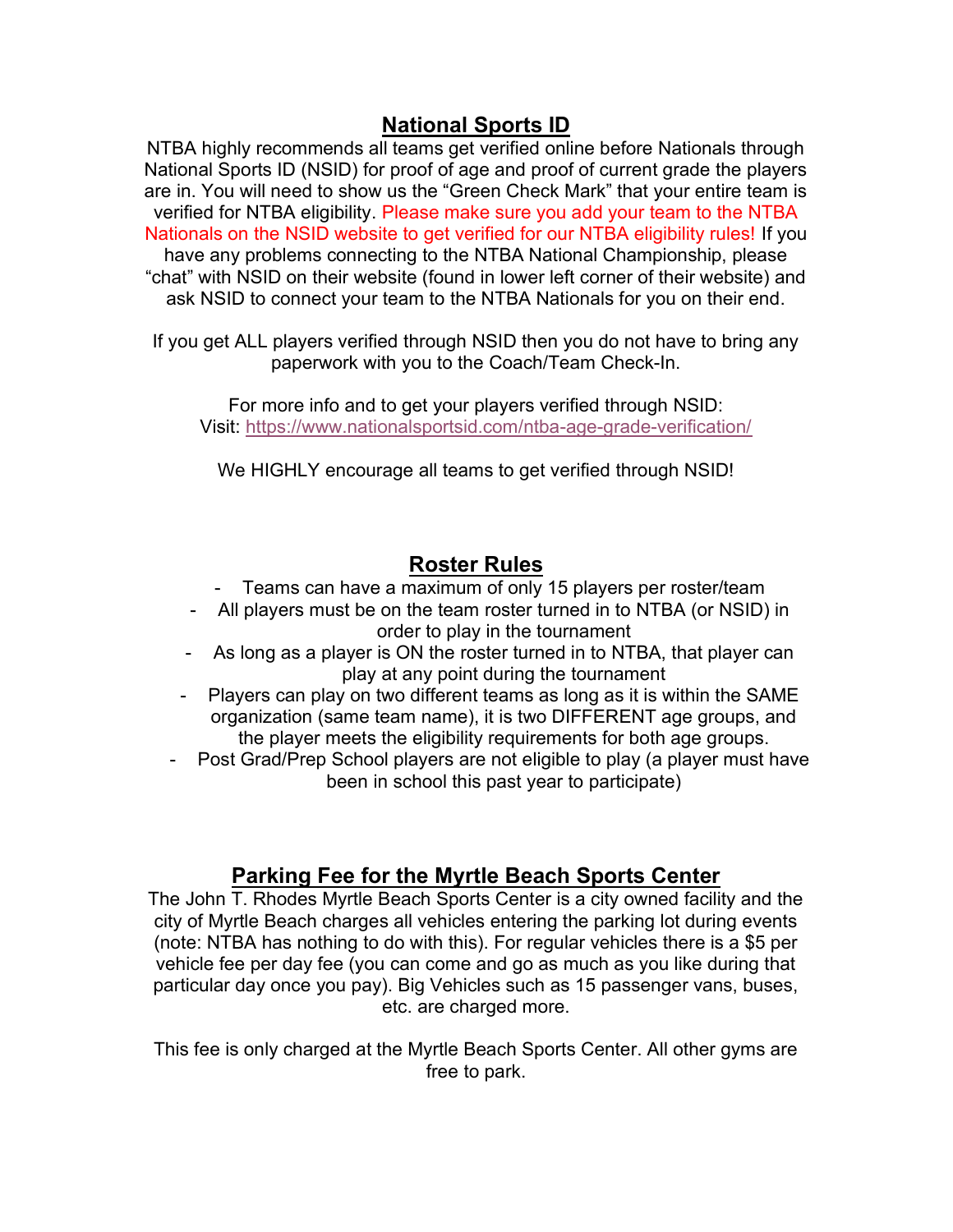### Forfeit/Arriving Late to games

There is ONLY a 5-minute grace period once it is time for your game to start before the game becomes a forfeit. You MUST arrive in plenty of time for your games! Traffic delays are NOT an excuse. Make sure you leave in plenty of extra time to get to your gym. If it is the first time you are playing at a particular gym, make sure you leave early to find it. Multiple gyms are being used so give yourself plenty of extra time to find each gym (and to account for traffic delays).

A forfeit score will be 25-0 (which is the maximum point differential)

#### Sportsmanship

Coaches are responsible for themselves, their assistants, their players, AND their players' parents and fans. NTBA will not tolerate any unsportsmanlike behavior. We will dismiss any team from the tournament for anything we consider worthy of doing so (no refunds of any kind to anyone). \*Players can not leave the bench for any reason. If a player leaves the bench (even if it is to break up a fight) that player may be dismissed/ejected from the game. Coaches and Refs should break up any altercations (not players or parents). If a player or coach is ejected from a game, they MUST sit out the next game as well. Coaches: make sure your players are aware of what happens if they are ejected from any game. No appeals can be made as they are judgment calls from refs/officials. Please talk with your players ahead of time about this so they know the rules!

#### Gyms Locations

Make sure you give yourself plenty of time to find each gym. The gym addresses are posted on the schedule and on the NTBA app under venues. You MUST pay close attention to the EXACT gym of each of your games as NTBA uses multiple sites.

### Game Scores

Scores will be posted on the schedule and on our App. It is very important to check the app after each of your games to make sure the score is EXACTLY correct. This will determine seeds for bracket play so you want to make sure everything is exactly correct (point different could determine your seed). Contact NTBA immediately if you score is not correct on the app.

Seeds for bracket play will be posted on the NTBA App as soon as we know what seed your team is based upon your pool play record.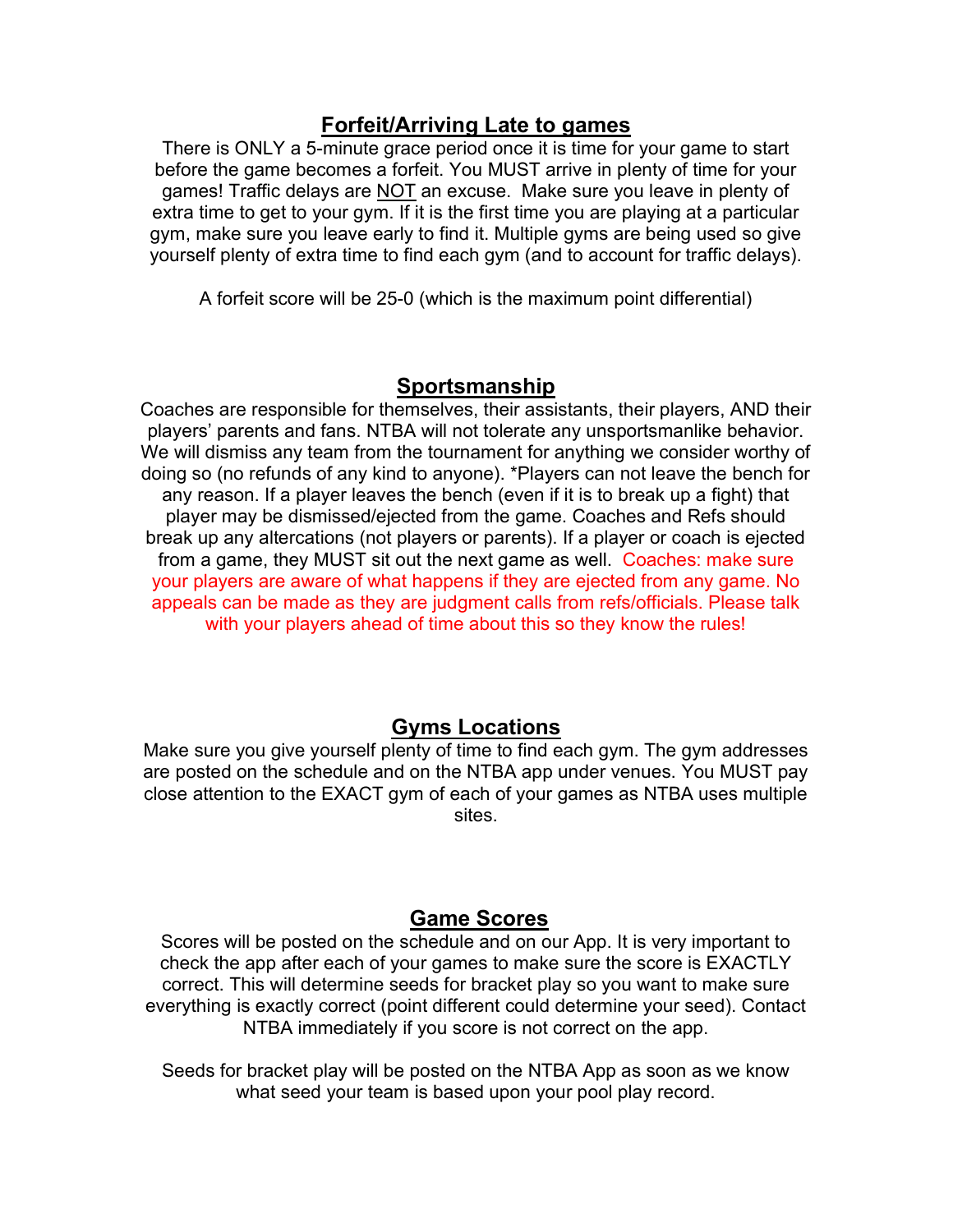### Bench Personnel / Scorekeeper info

Each team can have a maximum of 3 coaches on the bench and another scorekeeper at the score table. Any more than 3 coaches on the bench must first have prior approval from NTBA. Only players on the roster, in uniform, for that particular game are allowed to sit on the bench. Players from other teams, even if it is a younger or older team from the same organization, cannot sit on the player bench.

The "home" team will be the official scorebook so please make sure you have someone available to keep the scoresheet/scorebook, especially if you are the home team. NTBA will provide blank scoresheets which will be at each score table and on our website to print out. Please have your scoresheet filled ahead of time before your game time.

The "home" team is the team listed first (or on TOP) on the schedule.

NOTE: The away team scorekeeper should close enough to be able to communicate with the home team scorekeeper to make sure both teams have the exact same info at all times.

Note: NTBA will provide someone to keep the score clock.

# Determining Seeds for Bracket Play

Please do not assume your seed. Make sure you look at the updated brackets/seeds posted on the schedule (and on our App) after pool play is over with all teams in your pool. Based upon pool play record, the top half of the teams from pool play will go to the Gold Bracket and the bottom half of the teams will go to the Silver Bracket (NTBA will crown a National Champion in each).

Teams will be seeded from their pool first according to their record. If two teams are tied with the same record, we will look at head-to-head to determine the higher seed first.

If 3 or more teams are tied then NTBA will look directly at point differential to determine the seeds (no head to head outcome is used in a 3 way tie). If the point differential is the same for teams, then the team giving up the fewest amount of points will get the higher seed. If this is the exact same then NTBA will flip a coin to determine the higher seed. Note: this has never happened in the past.

Note: There is maximum of 25 points for point difference. If a team wins by 41 points then they will get a +25 for their point differential for that particular game and the losing team will get a -25 for that game. Forfeit scores will be 25-0.

NOTE: Pools for pool play are randomly assigned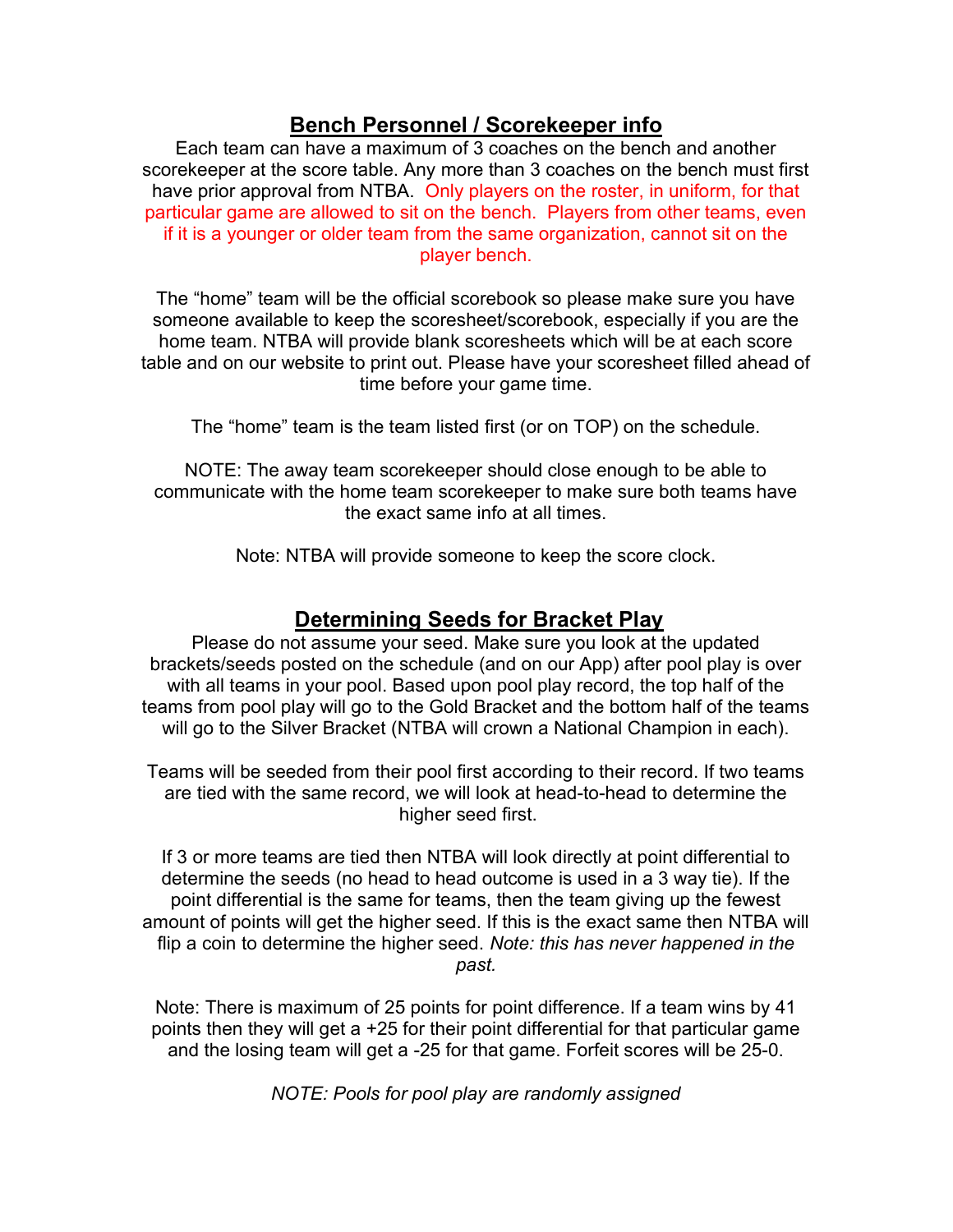All teams will play all other teams in their pool. In a pool of 5, the top 3 teams will go to the Gold Bracket and the bottom 2 teams will go to the Silver Bracket. In a pool of 4, the top 2 teams will go to the Gold Bracket and the bottom 2 teams will go to the Silver Bracket. In a pool of 3, the top 2 teams will go to the Gold Bracket and the bottom team will go to the Silver Bracket.

Note: If you play a team in a different pool then that particular game will not count towards your pool play record to determine your seed for bracket play.

\*Important Note: Bracket games can NOT be moved! NTBA will try its best to accommodate coaches that coach multiple teams for pool play, but we can not accommodate this for bracket play as bracket play games are set with the original schedule and because we won't know what seed a team will be we can not control when you play in bracket play. Please make plans if your teams end up playing at the same time.

#### NTBA Store

"2022 National Championship" apparel will be on sale during the tournament. Our great apparel will be on sale in the lobby of the Myrtle Beach Sports Center.

#### Gym Time Opening

The gyms will not open until approximately 30 minutes prior to the first game of the day at that particular gym. Check the NTBA App for Venue Schedules to see what time the first game is at a particular gym.

#### **Wristbands**

Wristbands MUST be worn on the wrist at all times…NO EXCEPTIONS! Wristbands can not be put on belts, handbags, etc. They must be worn on the wrist only. Coaches will be required to wear wristbands the entire tournament. Any coach not wearing a wristband will be asked to pay at the door. NTBA is not responsible for any lost coaches passes (wristbands). These are "hospital" type wristbands and can go in the ocean/shower/etc. and the only way they can come off is to cut them off.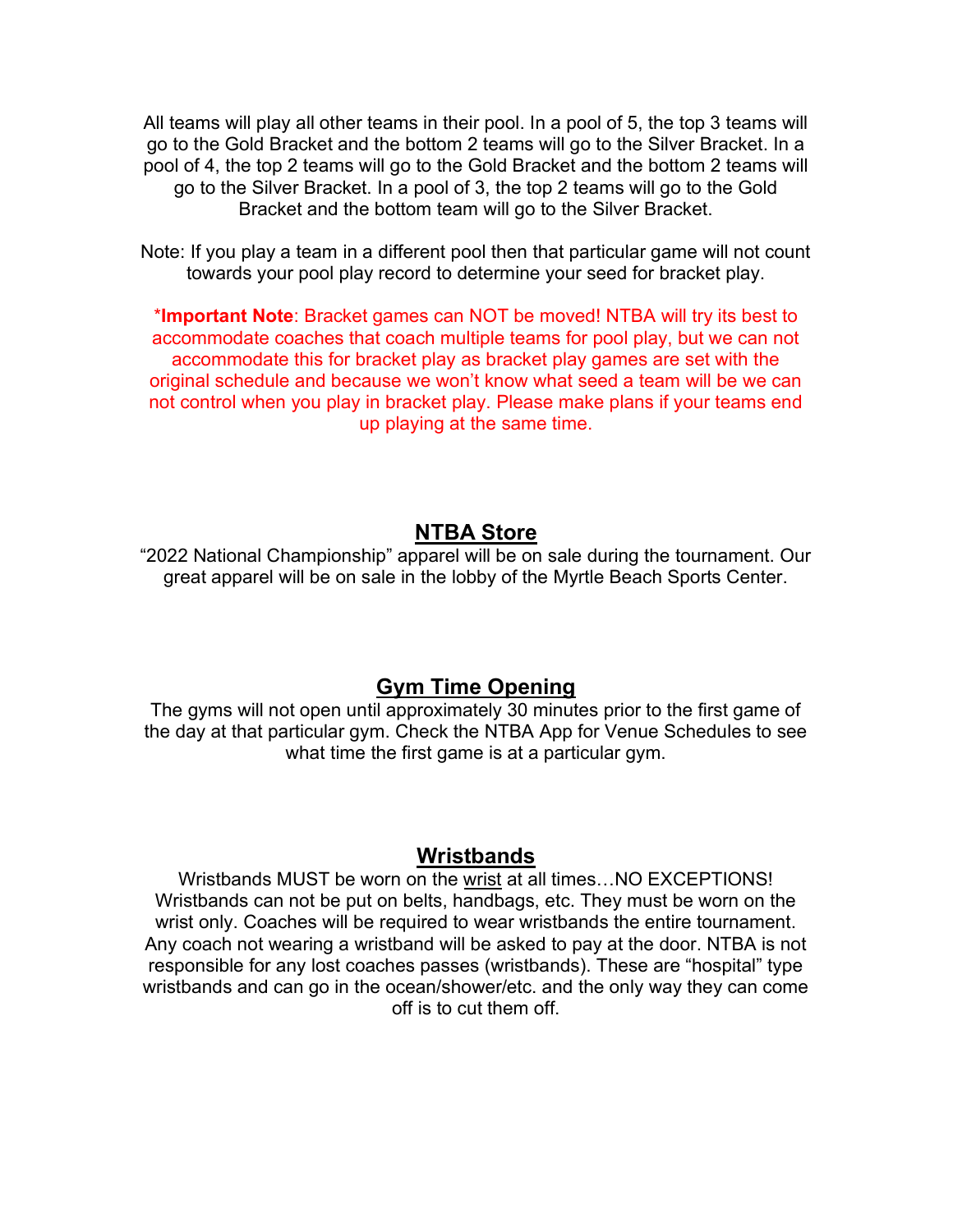### Cost for Admission

See website for daily cost for spectators at Nationals

-No Week/Tournament Passes sold -Kids 8 years old and under are free -Daily passes are good for all games/gyms for that particular day (make sure you keep your wristband on in order to get back in the gym)

#### Game Rules

All National Federation of State High School Associations (NFHS) apply except:

Time

 $3<sup>rd</sup> - 6<sup>th</sup>$  grades (9U-12U): Two 14 minutes halves  $7<sup>th</sup>$  – 11<sup>th</sup>/12<sup>th</sup> grades (13U and above): Two 16 minute halves (Clock stops on all whistles unless the "mercy" rule is in effect)

#### Mercy Rule

If a team is up by 25 points, then the clock will continue to run except during team or official time-outs (clock will stop again on all whistles once the score is back under 20). Teams can not full court press that are up by 25 points or more.

Time-Outs

Each team is given (5) thirty second time-outs per game for regulation. Players are permitted to sit on the bench during time-outs. These time-outs do NOT carry over to overtime. Each team is awarded (1) time-out for each overtime period.

#### **Overtime**

Overtime is two minutes long for the 1st and 2nd overtime periods. Starting with the 3rd overtime, the overtime periods will be 1 minute long and continue with 1 minute overtimes until a winner is determined. This overtime rule will be for both pool play and bracket play.

Game Ball Size

3<sup>rd</sup> – 6<sup>th</sup> grade boys (9U-12U): 28.5 intermediate size basketball  $7<sup>th</sup>$  – 11<sup>th</sup>/12<sup>th</sup> grade boys (13U+): official men's size basketball (29.5)  $4<sup>th</sup>$  – 11<sup>th</sup>/12<sup>th</sup> girls: official women's size basketball (28.5) Note: 12U/6<sup>th</sup> Grade Boys may use the 29.5 basketball only if BOTH coaches agree

Half time and Pre-Game allotted time Half time: 2 minutes (but tournament director holds the right to shorten if needed)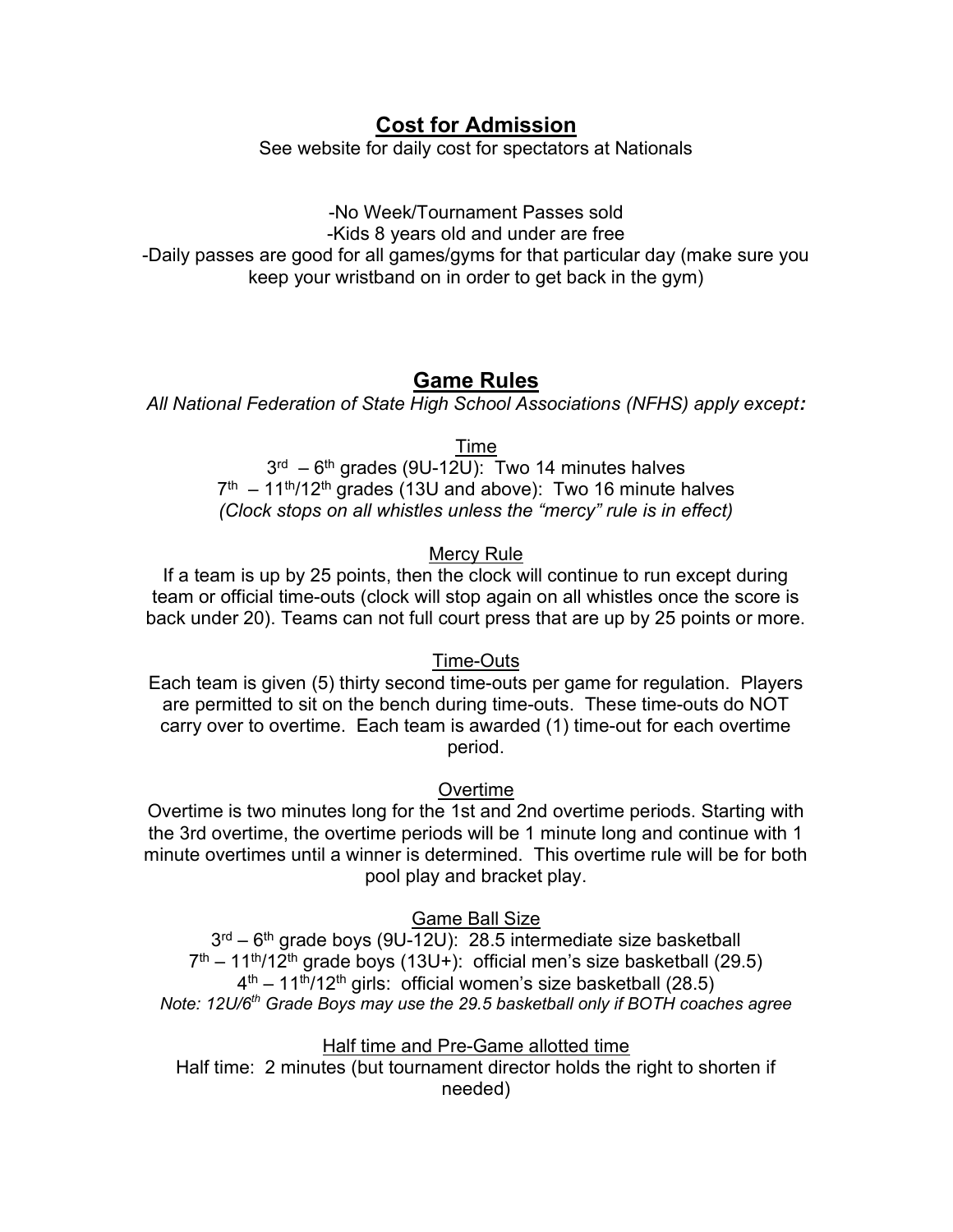Pre-Game: 3 minutes (but tournament director holds the right to shorten if needed) Each team should be stretched and ready to go

#### Scorebook

The "home" team will provide someone to keep the official scorebook. The "away" team scorebook keeper should sit close to the home team scorebook keeper to communicate and make sure everything is the same. NTBA will provide someone to keep the scoreboard/clock.

Jersey numbers

NTBA allows all/any numbers to be worn on jerseys.

Free Throws

Players can enter the lane on the release of the shot. Shooter can enter the lane once the ball hits the rim.

#### Coaches Passes

Each team will be given three  $(3)$  free coach's passes and one (1) extra coach's pass can be purchased (during team check-in) for \$35

NTBA does not care who get the coach's passes, but a team is only allowed a maximum of 4 passes.

#### Coaches Agreement Form

One representative from each team must sign the "Nationals Coaches Agreement Form." This form will be posted on our website along with all other info and you can print the form off from our website. \*Make sure you are aware of all the NTBA rules/regulations.

### "Home" team on the schedule

The team on TOP (or listed first) on the schedule is the "home" team (for pool play and bracket play). The home team will provide the official scorekeeper (NTBA will provide someone to work the scoreboard). The home team will wear light color jerseys (make sure you bring both colors to every game in case you need to change due to similar colors). The away team scorekeeper should sit close enough to the home team scorekeeper so that you can make sure both always have the exact same info.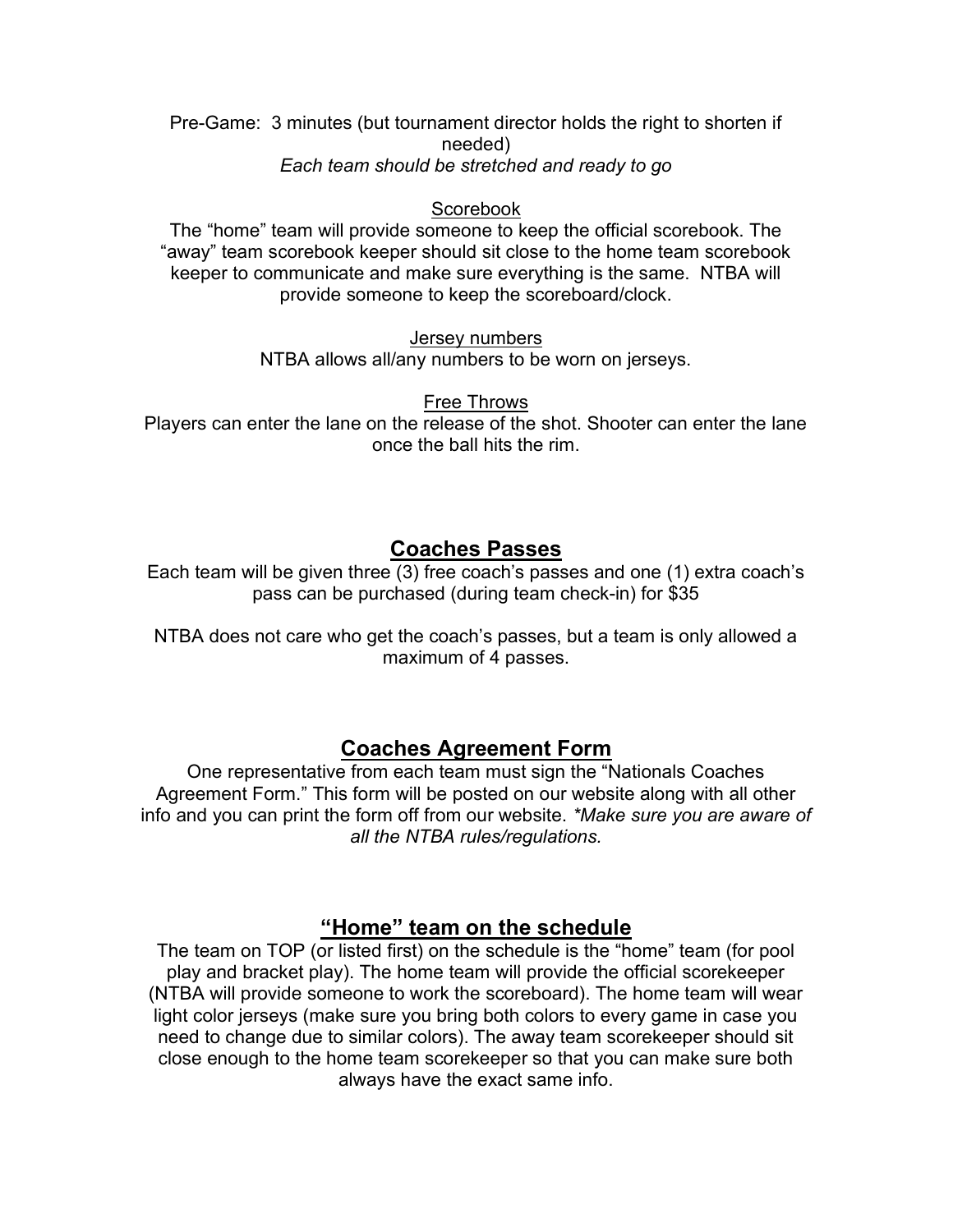For bracket play, the team on TOP of the bracket will be the "home" team (no matter what seed a team is).

Note: The officials will choose the best game ball to use.

## Dress Code

No flip flops or beach attire allowed while coaching. Shorts are fine. Please wear a polo shirt or "team t-shirt." Simply look "nice and professional." NTBA reserves the right to ask any coach or scorebook keeper to change clothes.

#### MBSC policies

All teams/players/spectators must adhere to all Myrtle Beach Sports Center policies along with all NTBA policies.

No chewing gum allowed. Shirt/Shoes must be worn at all times. Any fighting by any teams (players or spectators) may cause for an automatic dismissal from the tournament with no refunds of any kind (to teams or spectators). Please see other MBSC policies at the facility.

## NTBA Rules/Policies

Make sure you are up to date with all current NTBA rules and policies posted on our website.

### Forms/Info posted on our website

NTBA will post new forms and new info on our website for Nationals so make sure you are checking daily for new/updated info. This will be posted on our "Tournament Schedules" page on the website.

www.playntba.com

## **Basketballs**

Each team should ONLY bring two (2) basketballs to warm up with for games. Make sure at least one of them has the NFHS stamp on it to use for a game ball. Coaches are in charge of keeping up with balls in between games (not players) and both basketballs should be kept in a ball bag so that basketballs are not being dribbled/used when not playing or warming up on a court.